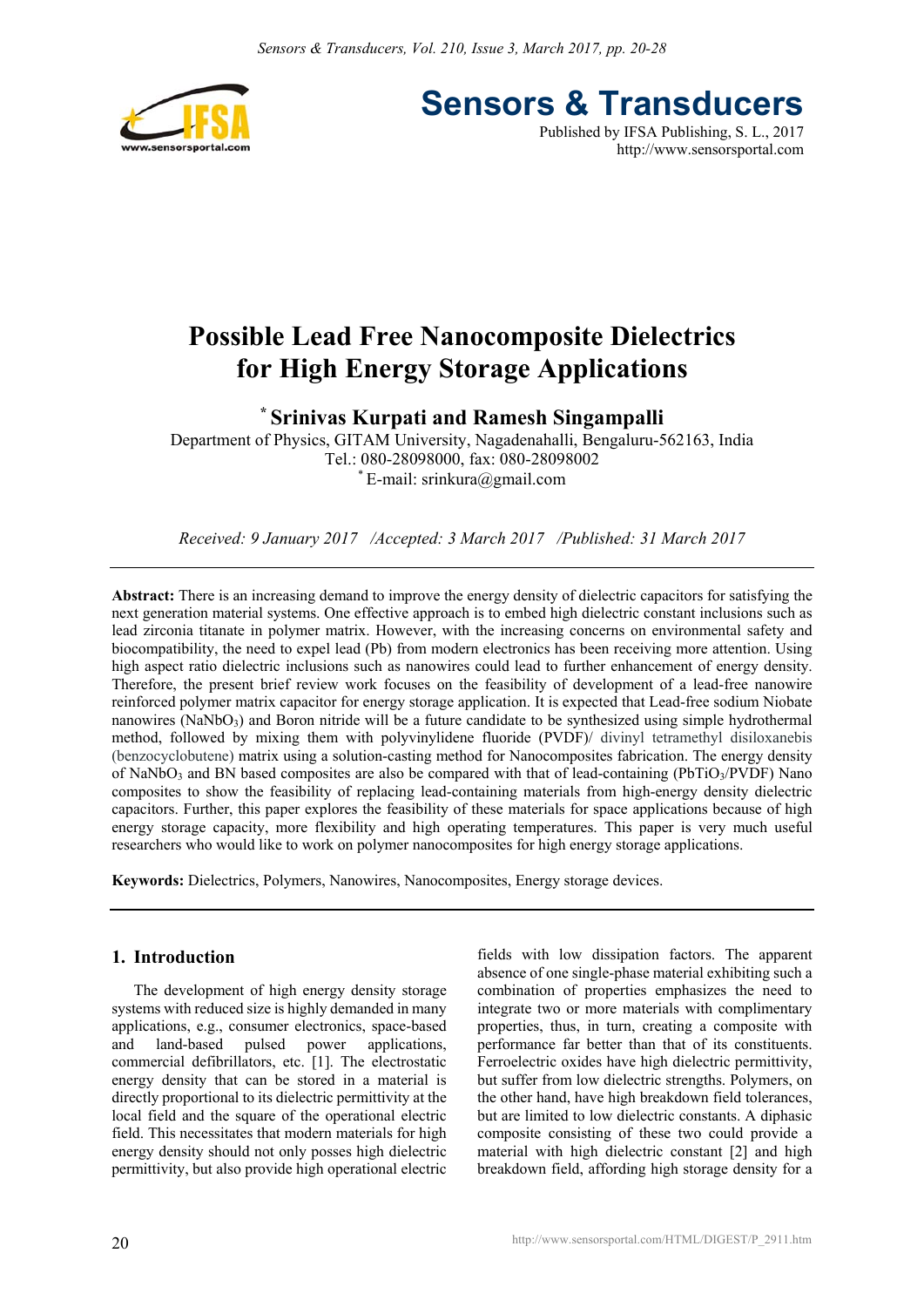given thickness. The properties of such composites can be tailored through material selection and composition, as well as through percolation and connectivity of phases present within [3-4]. Recent efforts to obtain high energy density materials have primarily focused on randomly dispersed nanoor micron-sized ceramic particulates in a polymer matrix.

The dielectric properties of nanocomposites have been found to be better in comparison to microcomposites and neat polymers. Various proposed models with some experimental evidence have attributed this property enhancement to the interfacial effects related to filler-polymer interactions in nanocomposites. In this regard, this paper has focused on finding the ways to enhance the energy storage capacity of polymer nanocomposites by concentrating on interfacial interactions between polymer and filler particle surfaces within an applied field. The main objectives of this research paper are:

1) To modify the surface of nano-sized particles ceramic particles with bifunctional organophosphate coupling agents so as to achieve a covalent interface when used within an epoxy polymer matrix composites.

2) To study the influence of covalent interface on electrical properties, especially dielectric breakdown strength of polymer nanocomposite dielectrics compared to physically adsorbed interface based nanodielectrics and neat polymer.

3) To study the influence of electronic nature of surface functionalized filler particles on dielectric properties of their composites in epoxy. The electron donating and electron accepting functional groups were used as surface modifying reagents, attached via an organophosphate ligand on to the surface of filler particles.

4) To enhance the energy density of polymer nanocomposites by compromising the decrease in dielectric breakdown strength with increase in permittivity at higher filler particle volume concentration [5].

It was found that interface layers in the nanocomposites might be more conductive than the polymer matrix, which mitigated the space charge accumulation and field concentration by fast charge dissipation. Zhang and coworkers demonstrated large enhancement in the electric energy density and electric displacement level in the nanocomposites of P(VDF-TrFE-CFE) terpolymer/ $ZrO<sub>2</sub>$  nanoparticles [6]. Through the interface effect, the presence of 1.6 vol% of  $ZrO<sub>2</sub>$  nanoparticles raised the maximum electric displacement D from  $0.085 \text{ C/m}^2$  under 400 MV/m in the neat terpolymer to more than  $0.11$  C/m<sup>2</sup> under 300 MV/m in the nanocomposites. The dielectric nanocomposites composed of P(VDF-TrFECTFE) [7] and surface-functionalized TiO2 nanoparticles with comparable dielectric permitivities and homogeneous nanoparticle dispersions were prepared [8]. It was found that the presence of the nanoscale filler favors the formation of smaller crystalline domains and a higher degree of crystallinity

in the polymer. In drastic contrast to their weak-field dielectric behavior, substantial enhancements in electric displacement and energy density at high electric fields have been demonstrated in the nanocomposites.

Miniaturization and the current need for highpower density, high voltage capacitors and powerstorage devices has stimulated a new field of research interest in polymer nanocomposites as composite dielectrics (C) [9-15]. By incorporating high permittivity inorganic nanoparticles into a polymer matrix with low dielectric loss and high breakdown strength, one may be able to develop new composite materials that have improved dielectric properties, dielectric strength, permittivity and dielectric losses, and retain unique attributes of polymers.

The most distinctive feature of polymer nanocomposites in comparison with conventional microcomposites is the participation of interfacial surface area between the nanoparticles and the polymer matrix. The smaller the size of the embedded nanoparticles, the larger the surface area to volume ratio, which leads to larger interfacial regions [16-17]. For filler nanoparticles with modest loadings, the surface area associated with the internal interfaces becomes dominant in nanocomposites compared to microcomposites [18]. The properties of these interface areas may differ substantially from those of both the base polymer matrix and the nanoparticle material [18-19]. From literature, polymer nanocomposites with metal oxide nanoparticle fillers exhibited enhanced electrical breakdown strength and voltage endurance compared to their unfilled or micrometer sized particle filled counterparts.

While the use of nanowire could lead to higher energy density capacitor, most of the high dielectric constant inclusions used has lead- (Pb-) containing materials, such as PZT and PLZT, which make the resulting nanocomposites toxic and not compatible with biological applications. Expelling lead from commercial applications and materials such as solders, glass, and gasoline has been receiving extensive attention because of the concerns regarding its toxicity. Therefore, our present work focuses on the development of a lead-free nanowire reinforced polymer capacitor with comparable dielectric properties to lead-containing capacitors.

The dielectric constant and breakdown strength of nanocomposites with volume fractions ranging from 5 % to 30 % were experimentally tested to determine the energy densities of both nanocomposites. Testing results have shown that the NNO/PVDF composites have higher dielectric constants, lower dielectric loss, and comparable energy density. Therefore, this may demonstrate the feasibility of developing lead-free high-energy polymer capacitors to ultimately replace lead-containing ones. Further, BN nanosheets are thus envisaged to be one of the best fillers in composites owing to the highly insulating and thermoconductive properties. The fabricated PMMA/ BN composite plastics are, thus, envisaged to be valuable for diverse functional applications in many fields, especially for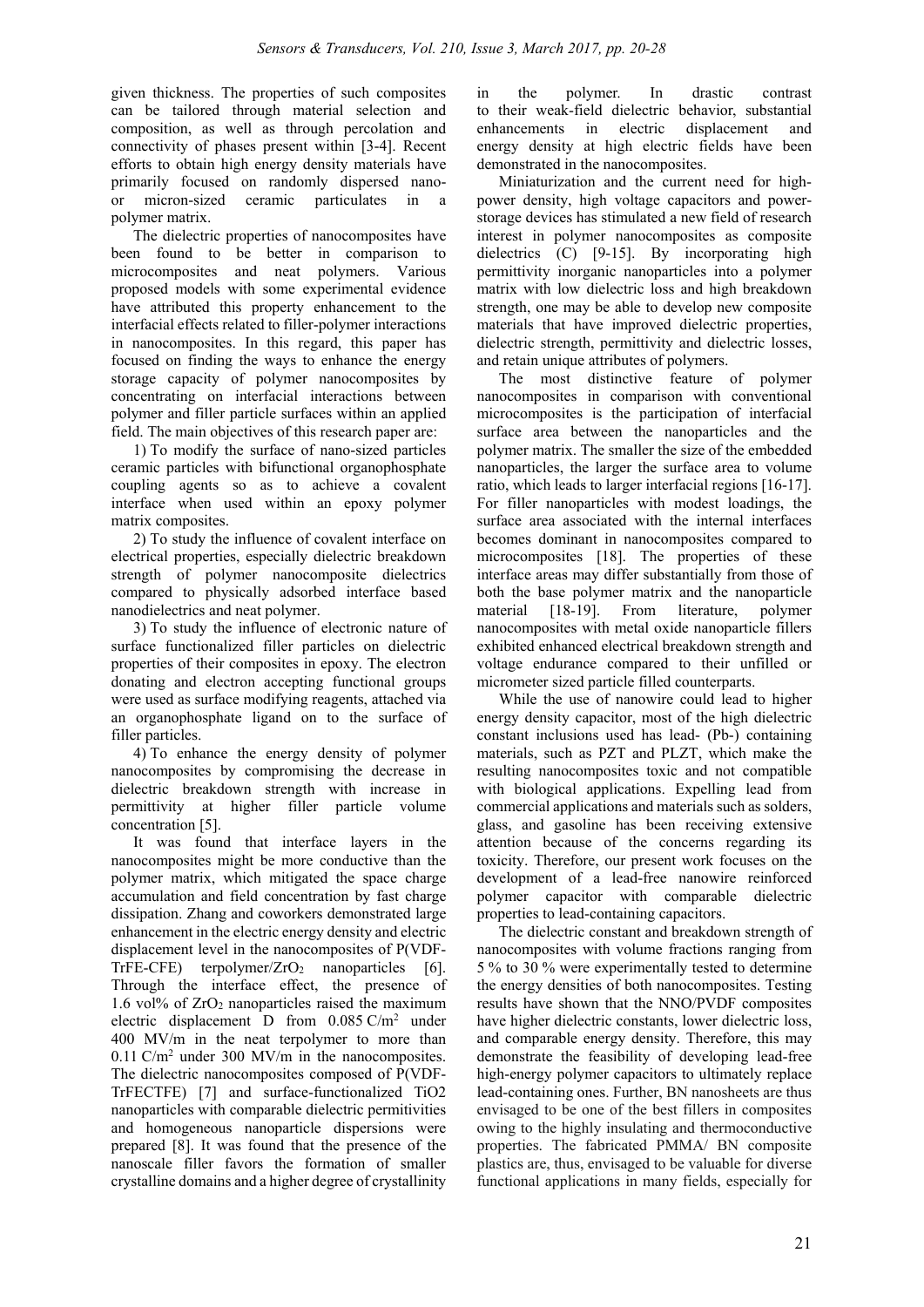the new-generation thermoconductive insulating longlifetime packaging materials [21].

# **2. Role of Interface**

Incorporation of nanoparticles into polymer matrix for developing nanocomposites, which has produced interesting results in last few years, has led researchers to investigate mechanisms for the improved dielectric properties. Researchers have emphasized the critical role of the interfacial region and present hypotheses for multiscale phenomena operating in polymer nanocomposites dielectrics [18-19]. Fig. 1 shows the physical description of the interfacial region in polymer nanocomposites [18]. In thermoplastics, the interfacial polymer can exhibit changes in crystallinity, group mobility, chain conformation, molecular weight, and chain entanglement density. There is an additional complication of changes in cross link density, in thermosets, due to small molecule migration to or from the interface.

The interfacial region has a direct impact on the dielectric properties of the composites. Therefore it is important to study the interfacial region. A multi-core model was proposed, which tries to capture the charge behavior and structure of the interfacial region. The metal oxide nanoparticle has a surface charge, which creates a Stern layer at the 2D interface, which is screened by a charged layer in the polymer. The next layer is a diffuse double layer of charge with around 10 nm of radial depth in a resistive medium (polymer). Since the diffusion double layer is a region of mobile

charge, both the dispersion of nanoparticles and the resulting dielectric properties in the polymer nanocomposites have significant influence.



**Fig. 1.** Physical depiction of the interface re Based on the interfacial structure, hypotheses to explain the impact of interfacial region on the dielectric properties are summarized as following: [18].

Based on the interfacial structure, hypotheses to explain the impact of interfacial region on the dielectric properties are summarized as following [18].

The interfacial region becomes more dominant, as the size of the filler is reduced. The density and perhaps the depth of trap sites are altered due to the change in local structure which affects the carrier mobility and energy. The carriers are accelerated over shorter distances and have reduced energy if they are trapped more often and same is the case for carriers that are scattered. As a result, the dielectric life time of the polymer is increased (Fig. 2).



**Fig. 2.** Physical depiction of the interface region in polymer nanocomposites [19].

The voltage required for charge injection is increased as the homocharge resulting from carrier trapping mitigates the electric field at the electrodes. Thus the voltage required for the short term breakdown is also increased. The breakdown strength becomes the function of the rate of measurement (A.C., D.C., or impulse) as the charge takes time to build up. As the nanocomposites have larger interfacial area, it increases the probability for scattering. Scattering may become the primary mechanism for the increase in the breakdown strength of nanocomposites during impulse test conditions, since significant shielding homocharge cannot be accumulated in such a short time. Because interfacial area is so large, while some of the above mechanisms may operate in micron sized filler filled polymer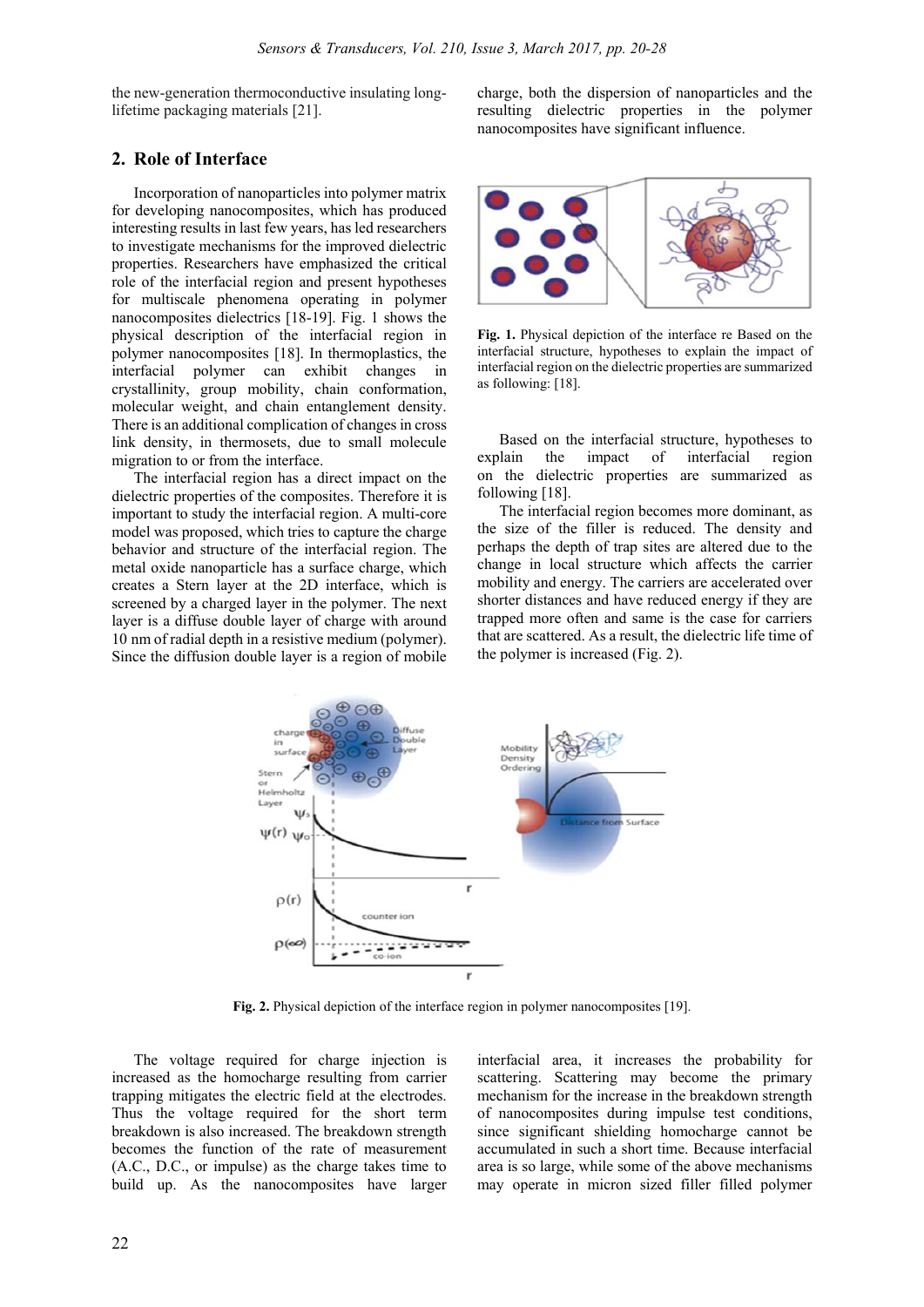composites, they are then overshadowed by the large defects the micron scale fillers introduce and the field enhancements they create. Microcomposites exhibit Maxwell-Wagner interfacial polarization, which is generally finite in nanocomposites and depends on filler concentration and filler material [18-19]. Electroluminescence, photoluminescence, thermally stimulated currents, X-ray secondary emission spectroscopy and electron paramagnetic resonance provided experimental evidence to suggest the working of the hypothesis [18, 20].

# **3. Surface Modification of Nanoparticles**

As the properties of polymer nanocomposites are often influenced by the interfacial region, control of interface becomes very important. Failure to control the interface results in aggregation or agglomeration of nanoparticles in polymer matrix, which leads undesirable properties due to poor film quality and inhomogeneities [12]. Thus, proper dispersion of nanoparticles in polymer nanocomposites plays an important role in polymer nanocomposites. Without proper dispersion and distribution of filler particles in polymer, the high surface area of nano-sized particles is compromised and the aggregates can act as defects, which limits properties [22].

The most common method to achieve proper dispersion is to modify the surface of nanoparticles. The first aspect of modifying the surface of nanoparticles is to attain stabilization of particles against agglomeration to accomplish homogeneous nanocomposites. The second aspect is to render the guest material (nanoparticle filler) compatible with host material (polymer). The third interest in nanoparticles modification is to enable their selforganization [23]. Surface modification of nanoparticles can be obtained by using suitable surfactants that yield an adsorptive interface or by grafting organic groups on the surface of metal oxide nanoparticles, e.g., using phosphates, phosphonates or silanes as coupling agents or dispersants which yields stable and complex organic oxide interface [24-25].

# **4. Role of Volume Fraction**

Previous studies have shown that as the volume fraction of the high permittivity component, nano particle fillers, is increased, the effective permittivity of the nanocomposites also increases [26-28]. However, increasing the volume fraction of the nanoparticles typically decreases the apparent dielectric breakdown strength of the nanocomposite due to the enhancement of the local electric field in the host material [29] and nanocomposites with large volume fractions of nanoparticles typically exhibit porosity that is detrimental to their dielectric performance. Therefore, the role of volume fraction of high permittivity nanoparticles on the dielectric properties (permittivity, loss and breakdown strength) is important and should be rationally chosen in order to maximize the stored electrical energy density.

Many mixing models like parallel model, series model, Lichteneckers rule exist which are able to predict electrical properties based on the dc conductivity/resistivity and work best for dilute composites at low volume fractions [30]. Another popular method of predicting the properties of composites is percolation theory, which is based on the assumption that the properties will change when the second phase is totally connected, i.e., percolated, from one side of the composite to the other [31]. The volume fraction at which percolation occurs is called the "percolation threshold." Percolation threshold depends on many factors, including the connectivity of the phases, the size of each phase, the shape of each phase and the wetting behavior of the phases. Percolation models allow for a large, orders of magnitude, change of properties over a very small concentration range [32].

As a mixing system, composites filled with inorganic fillers are ideal objects from the point of view of percolation theory. When the concentration of fillers is low, the composites will behave more like the insulating matrix. Once the volume fraction of fillers nears the percolation threshold, for example, 16 % or 19 % considering impurities, the electrical properties of the composites can be obviously changed by the channels formed in which charge carriers connect inorganic fillers [33]. The percolation threshold for a 2-dimentional system is accurately predicted as 50 % by effective medium theory and the predicted percolation threshold for 3-dimentional system is at 33 % by effective medium theory [33-34].

# **5. Dielectric Breakdown**

The dielectric material will suddenly begin to conduct current if the voltage across it becomes too high. This phenomenon is called "dielectric breakdown" [35] and the maximum voltage that can be applied without breaking is called "dielectric breakdown strength". In solid dielectrics, electrical breakdown usually results in permanent damage.

The breakdown in a dielectric material is controlled by several mechanisms shown in [36-37]. Under a variety of field stresses, the breakdown suffered by dielectric materials presents a very strong time dependent relationship and can be divided into five or more kinds by breakdown speed. Electrical, thermal and electromechanical breakdown mechanisms are known as the short-term breakdown or degradation mechanisms [38] mechanisms and the others are long term Fig. 3. Schematic depicting times and electric fields at which various electrical breakdown in polymers and composite dielectrics is limited by high field carrier injection and charge trapping electrode-dielectric interface [37].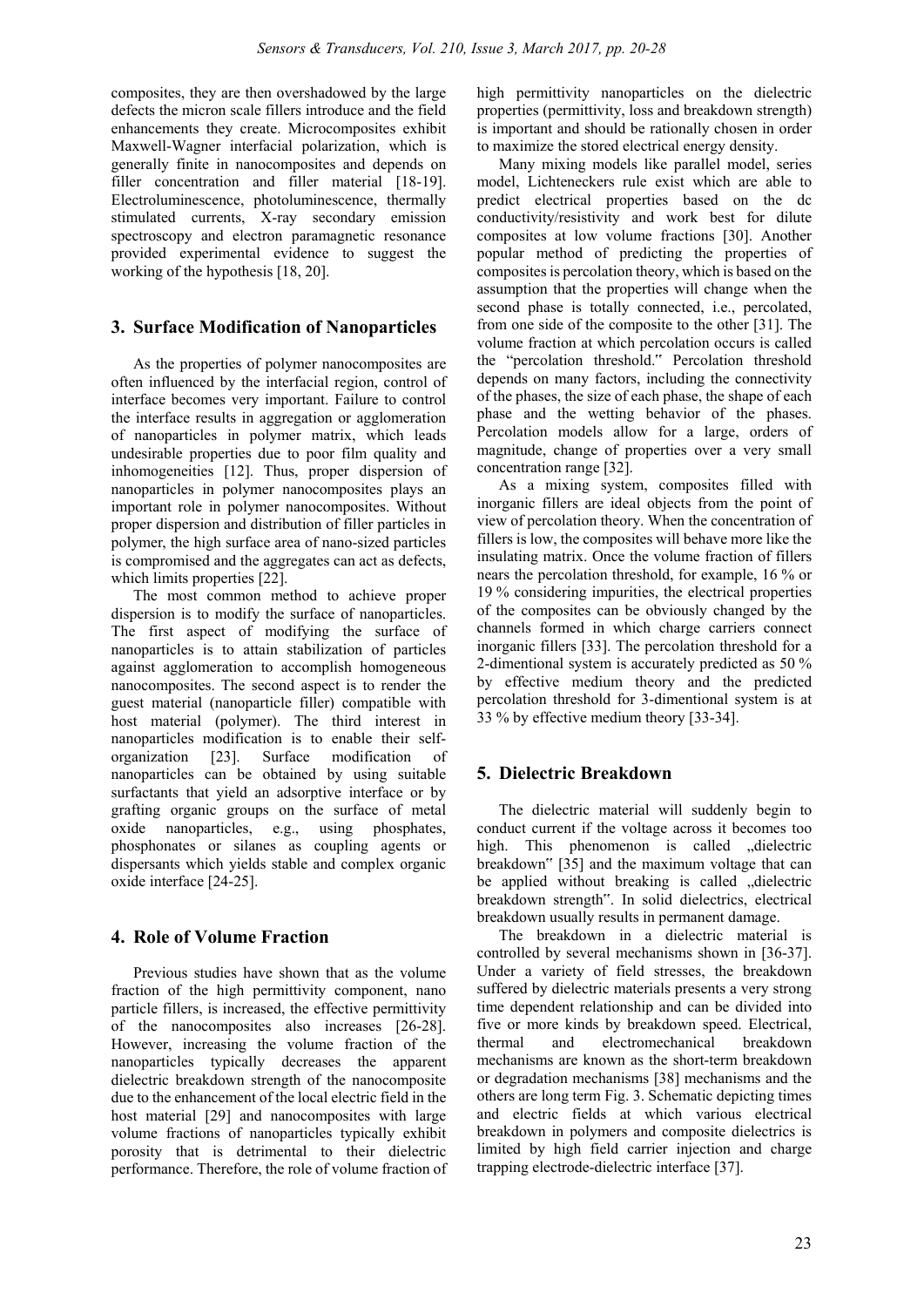Electromechanical breakdown is controlled by mechanical properties of dielectric material under high electrical stress and structural parameters. Generally large changes in dielectric breakdown strength at temperatures approaching glass transition temperature are attributed to be related to electromechanical

breakdown mechanism (Fig. 3). Where gas is present inside any voids in the dielectric material, gas gets ionized leading to breakdown or discharge within the void under high electric fields leading to the phenomenon known as partial discharge breakdown.



**Fig. 3.** Schematic depicting times and electric fields at which various electrical breakdown in polymers and composite dielectrics is limited by high field carrier injection and charge trapping electrode-dielectric interface [37].

The discharge damages the structure of the materials and voids or cracks becomes larger, which can be considered as degradation, which erodes the dielectric resulting in breakdown. Discharge may also take place in surface of the dielectric if the surface is contaminated by dirt, water or any other impurities.

Various factors influence the dielectric breakdown event, which include temperature; defects and inhomogenity of material; thickness, area and volume of the material; duration of time for which the dielectric is subjected to electric field; surface conditions and the method of placing the electrodes; area of the electrodes; composition of the electrodes; moisture (humidity) and other contaminations; aging and mechanical stress.

# **6. Feasiblity NaNbO3-PVDF Based Nanocomposite**

It was found that interface layers in the nanocomposites might be more conductive than the polymer matrix, which mitigated the space charge accumulation and field concentration by fast charge dissipation. Zhang and coworkers demonstrated large enhancement in the electric energy density and electric displacement level in the nanocomposites of (PVDF-TrFE-CFE) terpolymer/ $ZrO<sub>2</sub>$  nanoparticles. Through the interface effect, the presence of 1.6 vol  $%$  of  $ZrO<sub>2</sub>$  nanoparticles raised the maximum electric displacement D from  $0.085$  C/m<sup>2</sup> under 400 MV/m in the neat terpolymer to more than  $0.11$  C/m<sup>2</sup> under 300 MV/m in the nanocomposites. The dielectric nanocomposites composed of  $P(VDF-TrFECTFE)$  and surface-functionalized  $TiO<sub>2</sub>$ 

nanoparticles with comparable dielectric permittivities [38-40] and homogeneous nanoparticle dispersions were prepared. It was found that the presence of the nanoscale filler favors the formation of smaller crystalline domains and a higher degree of crystallinity in the polymer. In drastic contrast to their weak-field dielectric behavior, substantial enhancements in electric displacement and energy density at high electric fields have been demonstrated in the nanocomposites. However, with the increasing concerns on environmental safety and biocompatibility, the need to expel lead (Pb) from modern electronics has been receiving more attention. Using high aspect ratio dielectric inclusions such as nanowires could lead to further enhancement of energy density. Therefore, the present review focuses on the development of a lead-free nanowire reinforced polymer matrix capacitor for energy storage application. Lead-free sodium niobate nanowires (NaNbO3) were synthesized using hydrothermal method, followed by mixing them with polyvinylidene fluoride (PVDF) matrix using a solution-casting method for nanocomposites fabrication. Capacitance and breakdown strength of the samples were measured to determine the energy density. The energy density of NaNbO3/PVDF composites was also compared with that of lead-containing  $(PbTiO<sub>3</sub>/PVDF)$ nanocomposites and previously developed Pb(Zr0*.*2Ti0*.*8)O3/PVDF composites to show the feasibility of replacing lead-containing materials. The energy density of NaNbO3/PVDF capacitor is comparable to those of lead-containing ones, indicating the possibility of expelling lead from highenergy density dielectric capacitors.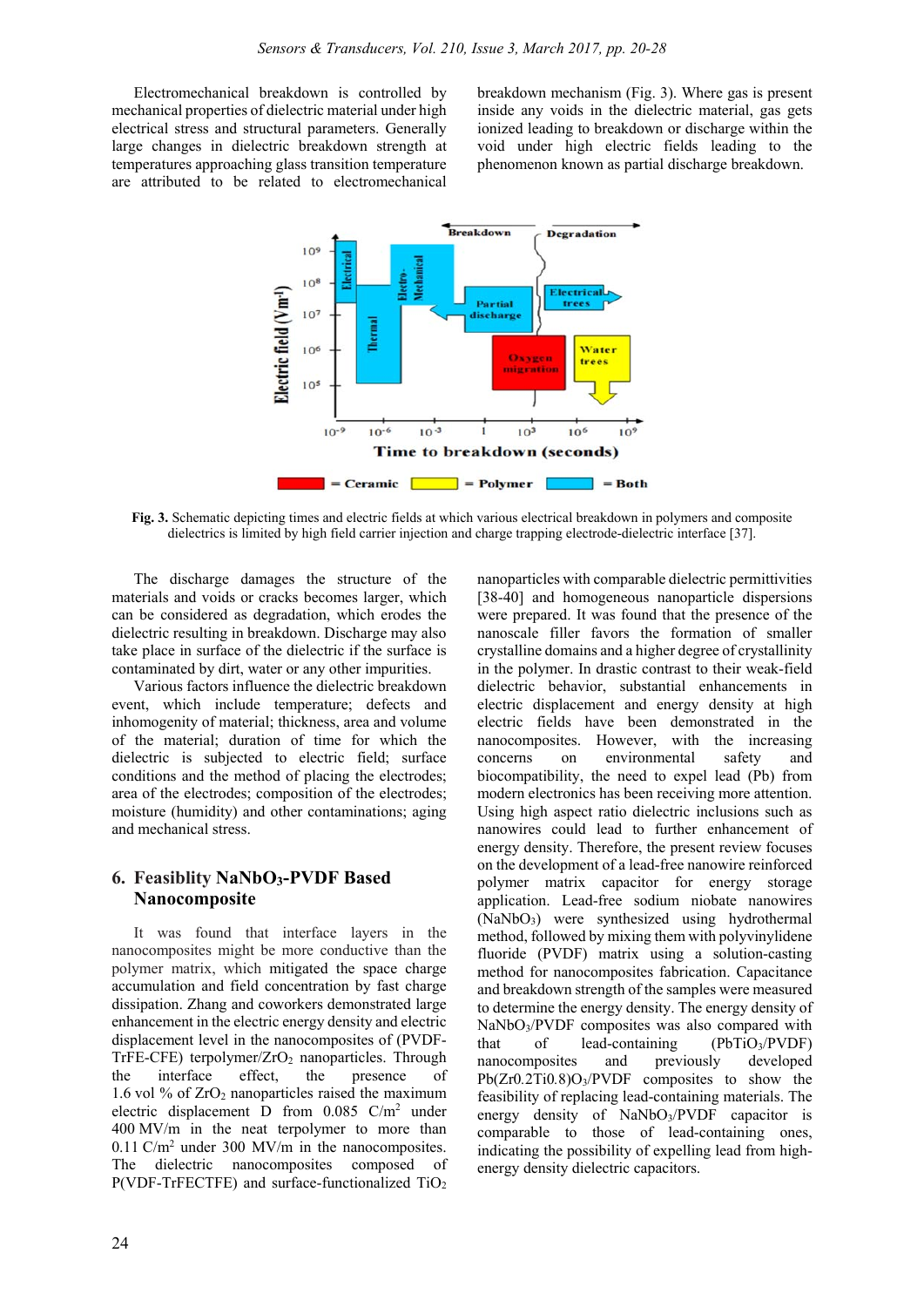Ceramics are the other common material broadly used in dielectric capacitors [41]. Compared with polymers, ceramics such as BaTiO3, Pb(Zr*x*Ti1*−x*)O3 (PZT), and lanthanum doped PZT (PLZT) have significantly higher relative dielectric constants. However, the breakdown strength of ceramics is typically two orders of magnitude lower than dielectric polymers [42]. Moreover, due to its fragility and brittleness, it is difficult to manufacture ceramic capacitors with desired capacity for energy storage applications [43].

Therefore, a good deal of research effort has been devoted to combine the high dielectric constant of ceramics and high breakdown strength of polymers through the composite approach. To date, many research groups increased the energy density of dielectric capacitors using a nano composite approach, including barium titanate  $(BaTiO<sub>3</sub>)$  nano particles reinforced polycarbonate (PC) [44] and poly(vinylidene fluoride- co-hexafluoropropylene) (PVDF-HFP) [45], modified BaTiO3 nanoparticle with PVDF  $[46-47]$ , tanium dioxide  $(TiO<sub>2</sub>)$ nanoparticles with PVDF terpolymer [48], calcium copper titanate (CCT) reinforced polyimide [49], ,silver nanoparticle/poly (vinyl pyrrolidone) core-shell structure for high dielectric constant and low loss epoxy matrix composite [50] and PZT or PLZT powders reinforced PVDF [51-52].

Recently, Andrews, *et al.* developed a micromechanics model to show that using higher aspect ratio nanowires instead of nanoparticle inclusions could lead to significant increase in the dielectric constant of the nanocomposites [53]. Further, Tang, *et al.* [54] experimentally demonstrated that the use of nanowires instead of nanoparticles could significantly increase the dielectric energy density of the nanocomposites.

# **7. Preparation of NNO/PVDF Nanocomposites**

The fabrication process of the NNO/PVDF nanocomposites utilized a two-step procedure; NNO

nanowires were first synthesized using hydrothermal technique, r followed by dispersing nanowires in PVDF and dimethylformamide (DMF) solution to form nanocomposites by solution casting method. Samples with volume fractions ranging from 5 % to 30 % were prepared to study the nanowire volume fraction influence on energy density.

#### **6.1. NaNbO3 Nanowires Synthesis**

Sodium niobite nanowires were synthesized following a hydrothermal method developed by Jung, *et al.* [20]. In a typical process, a 12 M NaOH solution was prepared by dissolving 33.6 g of NaOH (Acros Organics, 98 %) into 70 mL of deionized water (DI).

Subsequently, 3.5 g of  $Nb<sub>2</sub>O<sub>5</sub>$  (Aldrich, 99.99 %) were added into the NaOH solution. After stirring for a period of 30 minutes at room temperature, the mixture was transferred into a 160 mL Teflon lined stainless steel autoclave with a fill factor of 80 %. The autoclave was placed inside an electrical oven to undergo hydrothermal reaction at 180 °C for 4 h. After cooling down to room temperature, white precipitate was filtered, washed with DI water for several times, and dried at 80 °C for 12 h. Finally, NNO powders were annealed at 550 °C for 4 h in order to obtain crystallized NNO nanowires [55].

PVDF and DMF (99.8 %) were mixed at a 1:10 weight ratio and heated up at 80 °C for 30 minutes to fully dissolve the PVDF. Nanocomposites were prepared by dispersing NNO or PTO nanowires into PVDF/DMF solution by manual stirring and horn sonication until a homogeneous mixture was obtained. Subsequently, solution was casted onto a PTFE film and dried at 80°C for 6 h [55]. In order to achieve a consistent thickness over the entire film, nanocomposites were hot pressed at 160 °C for 15 minutes under a constant pressure of 1 ton. Finally, top and bottom surfaces of nanocomposites were coated with silver paint as electrodes for electrical testing. The fabrication process of the nanocomposites is schematically shown in Fig. 4 [55].



**Fig. 4.** Preparation steps involved in nanocomposite [55].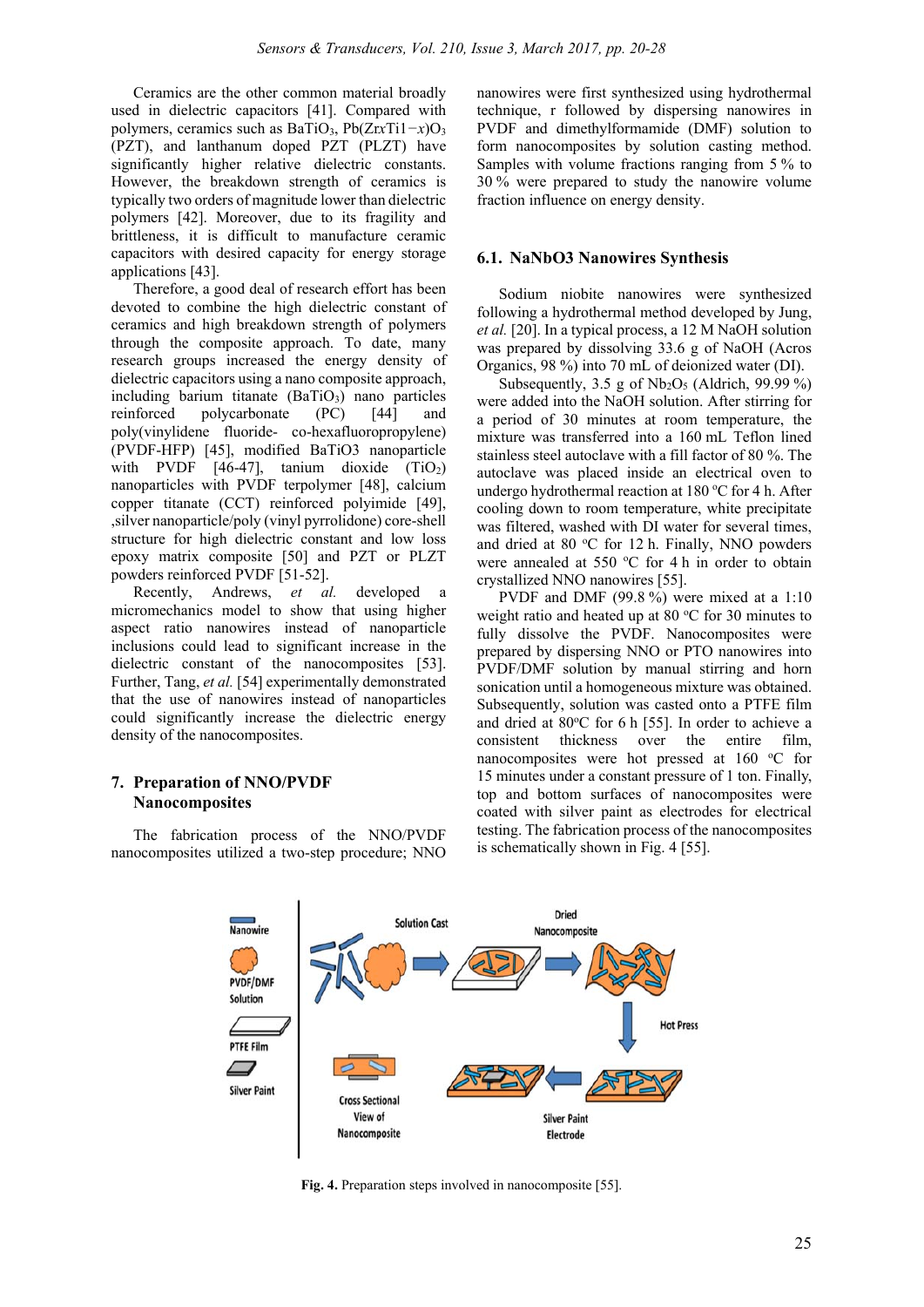The breakdown voltages were measured according to standard (Experimental setup utilized a 30 kV high voltage power supply and a digital oscilloscope, both connected to a 20 MHz function/arbitrary waveform generator In order to avoid arcing prior to breakdown, nanocomposites were held inside a 500 mL beaker filled with silicon oil. Breakdown voltage was recorded through a digital multimeter connected to the high voltage power supply.

The morphology of the synthesized NNO nanowires (NWs) is shows that NNO NWs have an average diameter of 400 nm with length up to 20 *μ*m. As indicated from the SEM images, homogeneous dispersion of the nanowires throughout the entire sample is achieved and no voids are shown in the samples. As expected, SEM images displayed random orientation of nanowires inside the polymer matrix. After the characterization of dielectric constant and loss of the nanocomposites, breakdown strength testing is carried out to fully understand the energy density [55].

Recently, Penn state team [56] developed the boron nitride polymer composite it can handle high temperatures exceeding 480 °F under high voltage application. This material is easy to manufacture by first combining the nanosheets and the polymer. Then the polymer has to be cured using light or heat to generate crosslinks. As the nanosheets measure only around 2 nm in thickness and 400 nm in lateral size, they stay flexible. The combined material offers exceptional dielectric properties such as heat resistance, higher voltage capability and bendability. This composite polymer is made of divinyltetramethyldisiloxanebis (benzocyclobutene) surrounding boron nitride nano sheets. Boron nitride is structurally similar to graphene and forms sheets a single atom thick. The resulting material exhibits superior properties compared to anything already out there. In order to see how good this new dielectric really is, the team compared its properties to the best polymeric dielectrics on the market. They examined the dielectric constant at  $10<sup>4</sup>$  Hz alternating current, a frequency common in power conditioning, and 300 °C. Under these conditions, they saw minor variations (less than 1.7 percent) compared to eight percent for the best existing system. They also looked at how the dielectric constant changed under direct current and found similar results [56].

# **8. Conclusions**

In this paper we have made a thorough investigation of Pb free nanocomposites for high energy density applications. Expelling lead from commercial applications and materials such as solders, glass, and gasoline has been receiving extensive attention because of the concerns regarding its toxicity. Therefore, our present work focuses on the development of a lead-free nanowire reinforced polymer capacitor with comparable dielectric properties to lead-containing capacitors. We have also

emphasized the critical role of the interfacial region and present hypotheses for multiscale phenomena operating in polymer nanocomposites dielectrics. Further, increasing the volume fraction of the nanoparticles typically decreases the apparent dielectric breakdown strength of the nanocomposite due to the enhancement of the local electric field in the host material. The dielectric constant and breakdown strength of nanocomposites with volume fractions ranging from 5 % to 30 % were experimentally tested to determine the energy densities of both nanocomposites. Recent research suggests that the NNO/PVDF composites have higher dielectric constants, lower dielectric loss, and comparable energy density. Therefore, this may demonstrate the feasibility of developing lead-free high-energy polymer capacitors to ultimately replace leadcontaining ones.

# **Acknowledgements**

I would like to acknowledge Prof. Vijaya Bhaskara Raju, Director of GITAM Institute of Technology, GITAM University Bengaluru Campus, India for his constant encouragement to finish this work.

# **References**

- [1]. K. M. Slenes, P. Winsor, T. Scholz, M. Hudis, Pulse power capability of high energy density capacitors based on a new dielectric material, *IEEE Transactions on Magnetics*, Vol. 37, No. 1, 2001, pp. 324-327.
- [2]. C. A. Randall, S. Miyazaki, K. L. More, A. S. Bhalla, R. E. Newnham, Structural-property relationships in dielectrophoretically assembled BaTiO<sub>3</sub> nanocomposites, *Mater. Lett*., Vol. 15, No. 1-2, 1992, pp. 26-30.
- [3]. C. P. Bowen, R. E. Newnham, C. A. Randall, Dielectric properties of dielectrophoretically assembled particulate-polymer composites, *J*. *Mater. Res.*, Vol. 13, No. 1, 1998, pp. 205-210.
- [4]. A. Randall, D. V. Miller, J. H. Adair, A. S. Bhalla, Processing of Electroceramic-Polymer Composites Using the Electrorheological Effect, *J. Mater. Res.,* Vol. 8, No. 4, 1993, pp. 899-904.
- [5]. Application Note 1217-1, Basics of measuring the dielectric properties of materials, Hewlett Packard Literature Number 5091-3300E, 1992, pp. 6.
- [6]. G. J. Johnson, Solid State Tesla Coil, Chap. 3 Lossy Capacitors, 2001, available online at http://www.eece.ksu.edu/~gjohnson/
- [7]. O. E. Gouda, A. M. Thabet, H. H. El-Tamaly, How to Get Low Dielectric Losses in Binary and Multimixtures Dielectrics at High Frequency, in *Proceedings of the 39th International Universities Engineering Conference*, Vol. 3, 2004, pp. 1237-1240.
- [8]. M. Lanagan, Glass Ceramic Materials for Pulsed Power Capacitors, *NSF Center for Dielectric Studies Meeting*, Albuquerque, NM, May 2004.
- [9]. Y. Xiaojun, Y. Zhimin, M. Changhui, D. Jun, Dependence of dielectric properties of BT particle size in EP/BT composites, *Rare Metals*, Vol. 25, No. 6, 2006, pp. 250-254.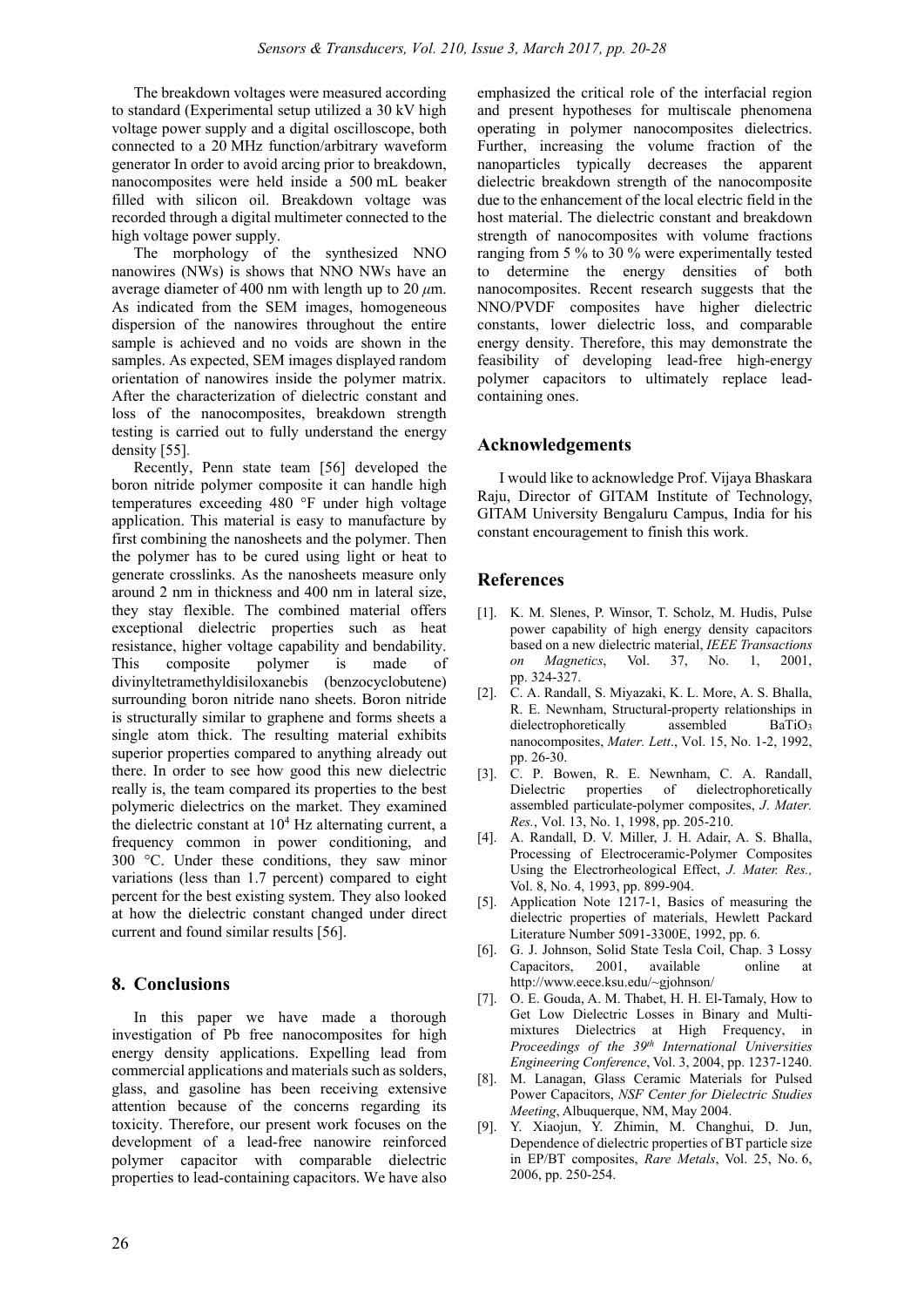- [10]. Y. Cao, P. C. Irwin, K. Younsi, The Future of Nanodielectrics in the *Electrical* Power Industry, *IEEE Transactions on Dielectrics and Electrical Insulation*, Vol. 7, No. 5, 2004, pp. 797-807.
- [11]. F. Ciuprina, I. Plesa, P. V. Notingher, T. Tudorache, D. Panaitescu, Dielectric Properties of Nanodielectrics with Inorganic Fillers, in *Proceedings of the CEIDP Annual Report Conference on Electrical Insulation and Dielectric Phenomena*, 2008, pp. 682-685.
- [12]. P. Kim, S. C. Jones, P. J. Hotchkiss, J. N. Haddock, B. Kippelen, S. R. Marder, J. W. Perry, Phosphonic Acid-Modified Barium Titanate Polymer Nanocomposites with High Permittivity and Dielectric Strength, *Advanced Materials*, Vol. 19, 2007, pp. 1001-1005.
- [13]. S. Ramesh, B. A. Shutzberg, C. Huang, J. Gao, E. P. Giannelis, Dielectric Nanocomposites for Integral Thin Film Capacitors: Materials Design, Fabrication and Integration Issues, *IEEE Transactions on Advanced Packaging*, Vol. 26, 2003, pp. 17-24.
- [14]. Y. Bai, Z.-Y. Cheng, V. Bharti, H. S. Xu, Q. M. Zhang, High-dielectric-constant ceramic-powder polymer composites, *Applied Physics Letters*, Vol. 76, No. 25, 2000, pp. 3804-3806.
- [15]. S. Liang, S. R. Chong, E. P. Giannelis, Barium Titanate/Epoxy Composite Dielectric Materials for Integrated Thin Film Capacitors, in *Proceedings of the 48th Electronic Components and Technology Conference*, 1998, pp. 171-175.
- [16]. T. J. Lewis, Interfaces: nanometric dielectrics, *Journal of Physics D: Applied Physics*, Vol. 38, No. 2, 2005, pp. 202-212.
- [17]. J. K. Nelson, Y. Hu, Nanocomposite dielectrics properties and implications, *Journal of Physics D: Applied Physics*, Vol. 38, No. 2, 2005, pp. 213-222.
- [18]. M. Roy, J. K. Nelson, R. K. MacCrone, L. S. Schadler, C. W. Reed, R. Keefe, W. Zenger, Polymer Nanocomposite dielectrics – the Role of the Interface, *IEEE Transactions on Dielectrics and Electrical Insulation*, Vol. 12, No. 4, 2005, pp. 629-642.
- [19]. R. C. Smith, C. Liang, M. Landry, J. K. Nelson, L. S. Schadler, The Mechanisms Leading to the Useful Electrical Properties of Polymer Nanodielectrics, *IEEE Transactions on Dielectrics and Electrical Insulation*, Vol. 15, pp. 187-196.
- [20]. J. K. Nelson, Overview of Nanodielectrics: Insulating Materials of the Future, in *Proceedings of the IEEE Electrical Insulation Conference and Electrical Manufacturing Expo*, 2007, pp. 229-235.
- [21]. X. Wang, *et al.*, Large-surface-area BN nanosheets and their utilization in polymeric composites with improved thermal and dielectric properties, *Nanoscale Research Letters*, Vol. 7, 2012, pp. 662.
- [22]. P. M. Ajayan, L. S. Schadler, P. V. Brawn, Nanocomposite Science and Technology, *Wiley-VCH: Weinheim*, Germany, 2003, pp. 1-223.
- [23]. M.-A. Neouze, U. Schubert, Surface Modification and Functionalization of Metal and Metal Oxide Nanoparticles by Organic Ligands, *Monatshefte fur Chemie*, Vol. 139, No. 3, 2008, pp. 183-195.
- [24]. M. Hosokawa, K. Nogi, M. Naito, T. Yokoyama (Ed.), Nanoparticle Technology Handbook, *Elvesier*, Oxford, UK, 2007.
- [25]. T. P. Schuman, S. Siddabattuni, O. Cox, F. Dogan, Improved Dielectric Breakdown Strength of Covalently-Bonded Interface Polymer-Particle Nanocomposites, *Composite Interfaces*, Vol. 17, No. 8, 2010, pp. 719-731.
- [26]. N. Jayasundere, B. V. Smith, Dielectric Constant for Binary Piezoelectric 0-3 Composites, *Journal of Applied Physics*, Vol. 73, No. 5, 1993, pp. 2462-2466.
- [27]. Y. Rao, J. Qu, T. Marinis, C. P. Wong, A Precise Numerical Prediction of Effective Dielectric Constant for Polymer-Ceramic Composite Based on Effective Medium Theory, *IEEE Transactions on Advanced Packaging Technologies*, Vol. 23, No. 4, 2000, pp. 680-683.
- [28]. J. P. Calame, Finite Difference Simulations of Permittivity and Electric Field Statistics in Ceramic-Polymer Composites for Capacitor Applications, *Journal of Applied Physics*, Vol. 99, No. 8, 2006, pp. 084101-1–084101-11.
- [29]. C. Huang, Q. Zhang, Enhanced Dielectric and Electromechanical Responses in High Dielectric Constant All-Polymer Percolative Composites, *Advanced Functional Materials*, Vol. 14, No. 5, 2004, pp. 501-506.
- [30]. J. G. Head, N. M. White, P. S. Gale, Modification of the Dielectric Properties of Polymeric Materials, in *Proceedings of the 5th International Conference on Dielectric Materials, Measurement and Applications*, Issue 27-30, 1988, pp. 61-64.
- [31]. D. S. McLachlan, M. Blaskiewicz, R. E. Newnham, Electrical Resistivity of Composites, *Journal of American Ceramic Society*, Vol. 73, No. 8, 1990, pp. 2187-2203.
- [32]. J. R. Kokan, R. A. Gerhardt, R. Ruh, D. S. McLachlan, Dielectric Spectroscopy of Insulator/Conductor Composites, in *Materials Research Society Symposium Proceedings*, Electrically Based Microstructural Characterization II, Edited by R. A. Gerhardt, M. A. Alim and S. R. Taylor, *Materials Research Society*, Pittsburgh, PA, Vol. 500, 1998, pp. 341-346.
- [33]. R. Zallen, The Physics of Amorphous Solids, *John Wiley & Sons*, New York, 2004, pp. 135-191.
- [34]. S. Kirkpatrick, Percolation and Conduction, *Reviews of Modern Physics*, Vol. 45, No. 4, 1973, pp. 574-588.
- [35]. C. Mukherjee, K. Bardhan, M. Heaney, Predictable Electrical Breakdown in Composites, *Physical Review Letters*, Vol. 83, No. 6, 1999, pp. 1215-1218.
- [36]. M. Lanagan, High Power Capacitors and Energy Storage, presented at *Materials Day*, University Park, Penn State University, April 2008.
- [37]. L. A. Dissado, L. C. Fothergill, Electrical Degradation and Breakdown in Polymers, *Peter Peregrins Ltd.*, London, UK, 1992.
- [38]. S. Li, G. Yin, G. Chen, J. Li, S. Bai, L. Zhong, Y. Zhang, Q. Lei, Short-term breakdown and long-term failure in nanodielectrics, *IEEE Transactions on Dielectrics and Electrical Insulation*, Vol. 17, No. 5, 2010, pp. 1523-1535.
- [39]. J. J. O'Dwyer, The Theory of Dielectric Breakdown of Solids, *Oxford University Press*, London, UK, 1964, pp. 1-123.
- [40]. J. Claude, Y. Lu, Q. Wang, Effect of Molecular Weight on the Dielectric Breakdown Strength of Ferroelectric Poly(vinylidene fluoride-chlorotrifluoroethylene)s, *Applied Physics Letters*, Vol. 91, Issue 21, 2007, 212904.
- [41]. Z. Tian, X. Wang, L. Shu, *et al.*, Preparation of nano BaTiO3-based ceramics for multilayer ceramic capacitor application by chemical coating method, *Journal of the American Ceramic Society*, Vol. 92, No. 4, 2009, pp. 830-833.